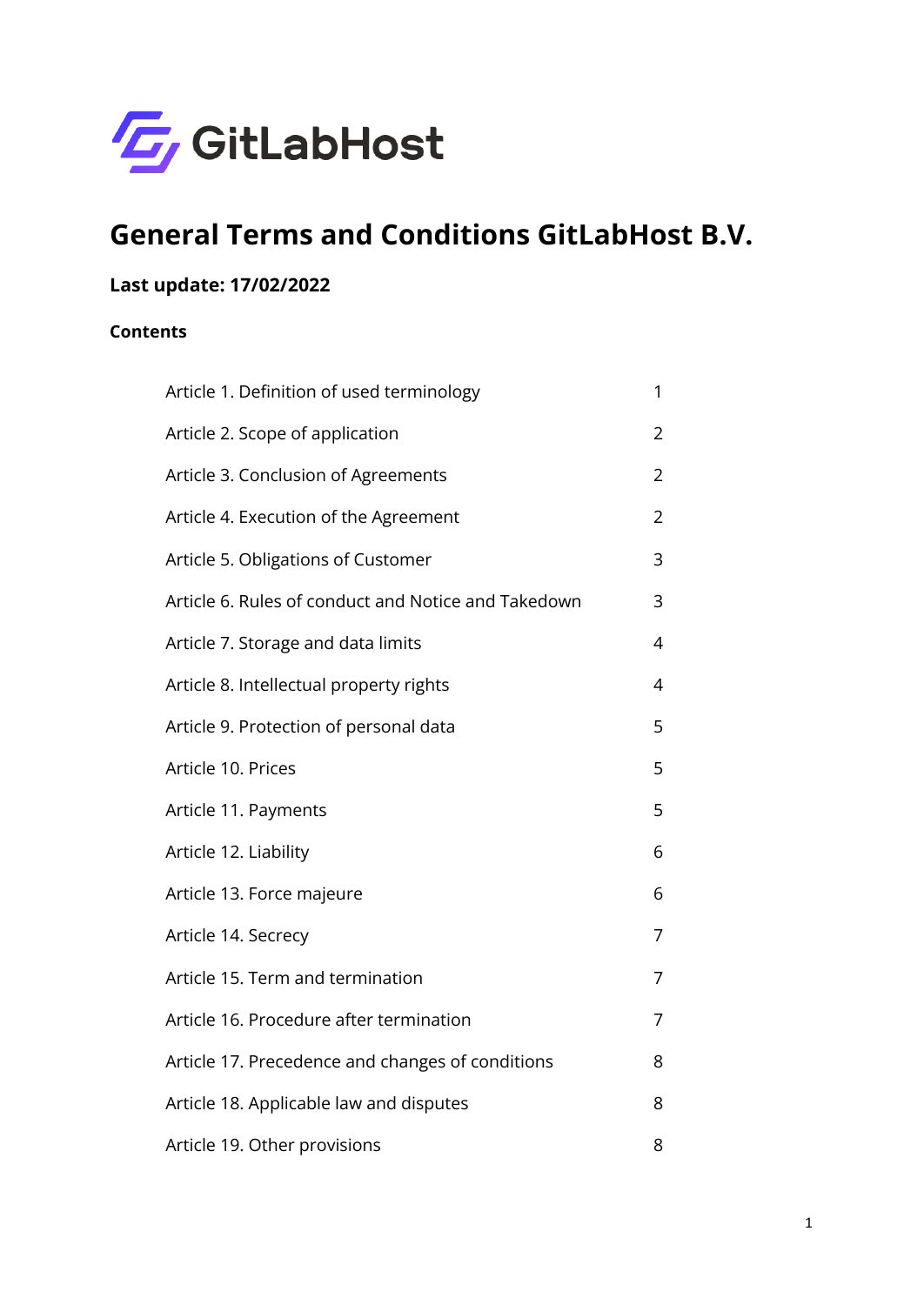# <span id="page-1-0"></span>**Article 1. Definition of used terminology**

In these General Terms and Conditions, the following terms should be understood as defined herewith:

Account: the right to access to a user interface that Customer can use to manage and configure (certain aspects of) the Services, as well as the information stored by Customer.

Agreement: every agreement between GitLabHost and Customer on the basis of which GitLabHost delivers Services to Customer.

Customer: the natural or legal person whom GitLabHost concludes the Agreement with, including parties negotiating with GitLabHost to that end, as well as their (authorised) representatives.

Emergency request: The request of the Customer because the Services are unavailable, not including scheduled maintenance; degraded performance; factors outside of GitLabHost's control, including any force majeure events; failures, acts or omissions of GitLabHost's upstream providers; failures of the internet; acts or omissions of Customer and its users; and enforcement of regulations.

General Terms and Conditions : the (provisions in the) General Terms and Conditions of GitLabHost.

GitLabHost: GitLabHost B.V., who also acts under the name of GitLabHost, established at Groningen, the Netherlands, registered at the Chamber of Commerce of the Netherlands under 70572321.

Party/Parties: GitLabHost and/or Customer

Regular request**:** The request of the Customer because the Services can be used with limited functionality or shows an inconvenient shortcoming.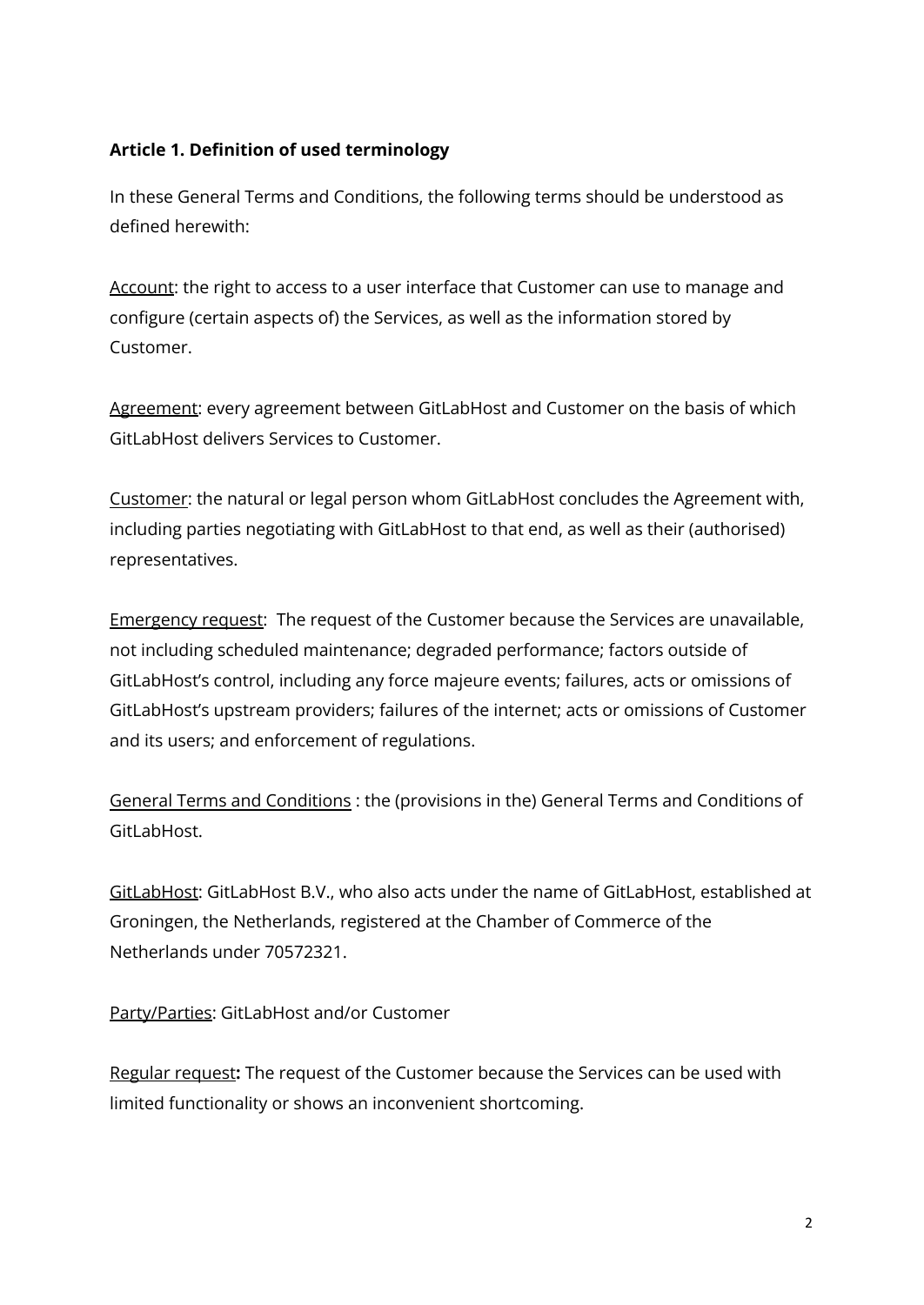Response time**:** the timeframe between an Emergency request or Regular request and the moment GitLabHost replies to the Customer.

Services: the products and/or services that GitLabHost shall deliver to Customer pursuant to the Agreement, such as providing space in a data centre for deploying a Gitlab instance and/or any other services and works including (but not limited to) hosting websites and (web) applications, software, house styles, logos, flyers, brochures, leaflets, lettering, advertisements, marketing and/or communication plans, concepts, images, texts, sketches, documentation, advices, reports and other products of the mind, including preparatory materials thereof and (whether or not coded) files or data carriers on which the materials are stored.

Uptime**:** uptime is the amount of time that the Services are available and operational.

Website: the website of GitLabHost, available at [https://gitlabhost.com.](https://gitlabhost.com)

Writing: paper writings or e-mail to the extent that the identity of the sender and the integrity of the message can be sufficiently established.

# <span id="page-2-0"></span>**Article 2. Scope of application**

- 2.1 All offers and/or quotations and all Agreements with GitLabHost are exclusively subject to these General Terms and Conditions. The Customer contracted under the General Terms and Conditions agrees to the applicability of the General Terms and Conditions to future and/or subsequent Agreements with GitLabHost.
- 2.2 The general conditions of the Customer and other stipulations contrary to the Agreement and/or the General Terms and Conditions are expressly rejected by GitLabHost unless they have been expressly agreed in Writing by GitLabHost.
- 2.3 If any (part of) provision of the Agreement and/or the General Terms and Conditions becomes fully or partially non-binding for any reason, this will not affect the binding nature of the remaining (part of the) provisions of the Agreement and/or General Terms and Conditions.
- 2.4 The General Terms and Conditions extend also to third parties engaged by GitLabHost for the performance of the Agreement.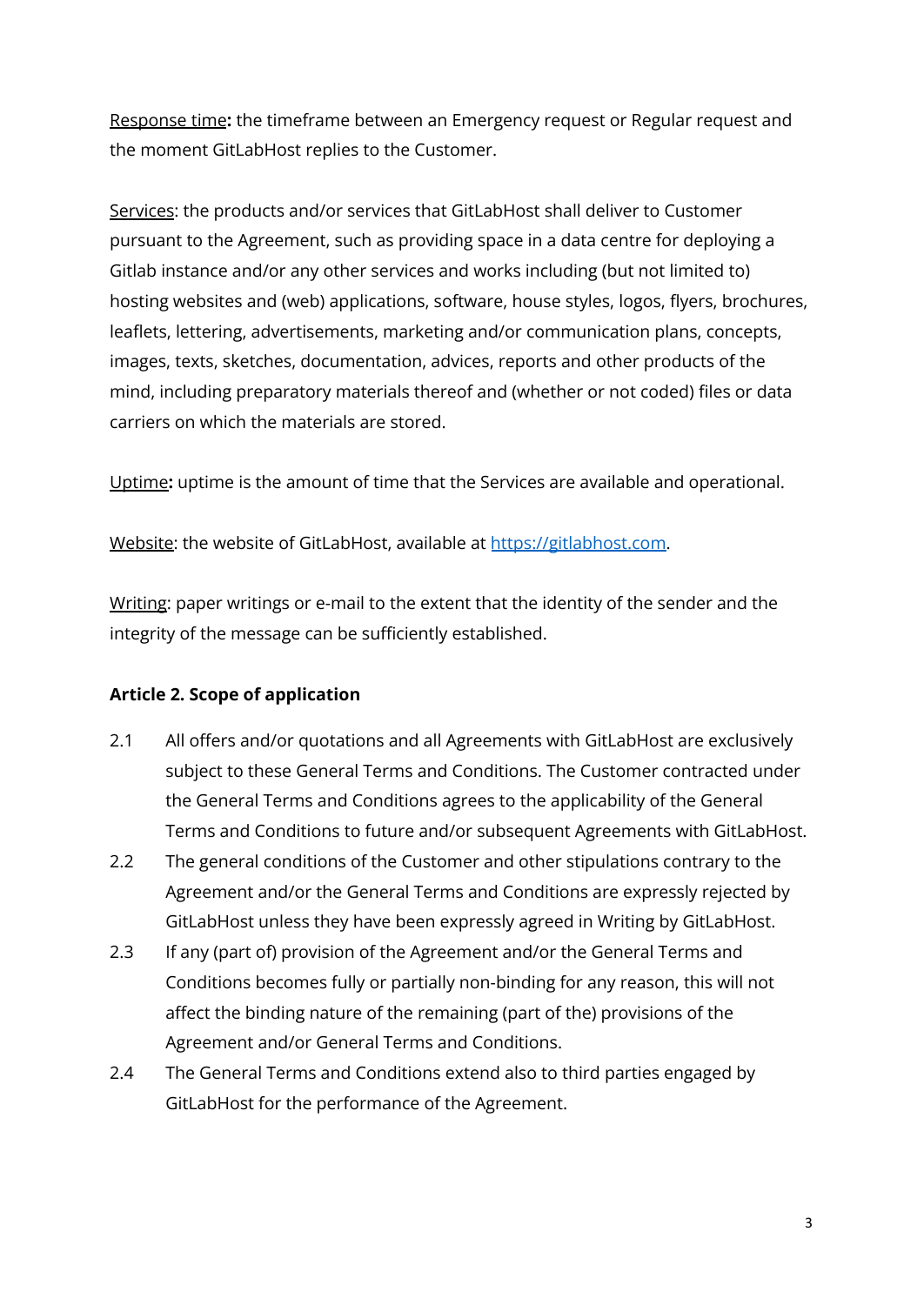#### <span id="page-3-0"></span>**Article 3. Conclusion of Agreements**

- 3.1. Customer can request the Services through the Website of GitLabHost by creating an Account. The Agreement is regarded as concluded if an email, containing the confirmation and acceptance of the request, is sent – whether or not by automatic means – to Customer.
- 3.2. If not 100% satisfied with the Services, the Customer may terminate the Agreement free of charge within a period of thirty days from the moment the Agreement is concluded.

#### <span id="page-3-1"></span>**Article 4. Execution of the Agreement**

- 4.1. Pursuant to this article, the Services are qualified as a best efforts obligation. GitLabHost commits itself to make efforts to achieve the intended result. There is a shortcoming only if GitLabHost has not achieved the intended result. Whether or not the desired result is achieved is in principle irrelevant.
- 4.2. After the Agreement is concluded, GitLabHost shall make best efforts and apply sufficient care and craftsmanship to fulfil the Agreement. However, GitLabHost will only be held to deliver the Services and fulfil the Agreement after the Customer has given GitLabHost permission to monthly amortize (by direct debit) the indebted amount from the bank account of the Customer or after receiving the payment of the Customer (if the Customer opts for a 12 months payment in advance).
- 4.3. GitLabHost shall make efforts to effect qualitatively good and uninterrupted availability of the Services and their associated systems and networks, and to provide the Customer with access to data stored therein.
- 4.4. Any terms stated or provided by GitLabHost for the delivery of Services shall be merely indicative.
- 4.5 The terms indicated by GitLabHost within which the Services are to be delivered are not firm deadlines for GitLabHost unless expressly agreed otherwise in Writing.
- 4.6. GitLabHost is entitled to hire third parties to carry out certain work, if that is necessary for the proper execution of the Agreement.
- 4.7. The Customer can select the location of the data centre where he wants to deploy his GitLab instance to. If the by the Customer selected data centre is no longer available and/or GitLabHost cannot reasonably be expected to store the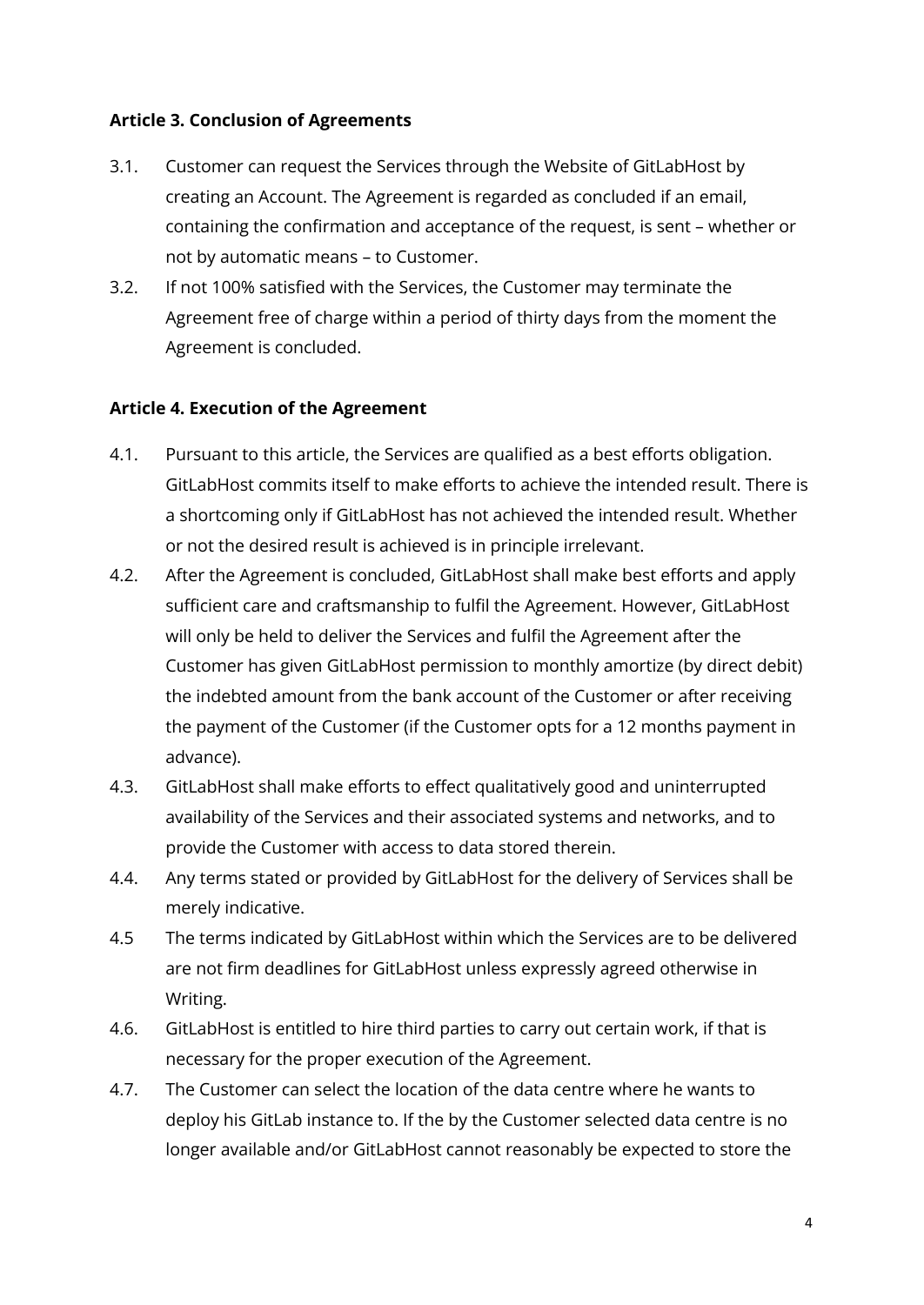data of the Customer at the selected data centre, GitLabHost is authorized to transfer the data of the Customer to an (in the opinion of GitLabHost) comparable alternative. If possible and available, GitLabHost will select a data centre in the same country as the previous data centre was located.

- 4.8. After Customer has created an Account, the Account shall be accessible by entering a username and password. Every action through the Account shall fall under the responsibility of Customer and shall be at Customer's own risk. If Customer suspects or should reasonably suspect that an Account is being abused, Customer shall immediately report this to GitLabHost in order to be able to take measures.
- 4.9. GitLabHost shall make best efforts to provide an Uptime of 99,9% each month 24 hours a day 7 days a week.
- 4.10. GitLabHost shall be available to provide a reasonable level of customer support remotely by email, during normal working hours on Monday until Friday 09:00 to 18:00, local time for GitLabHost, not including public holidays, unless agreed otherwise in Writing.
- 4.11. GitLabHost shall make best efforts to provide a Response time up to 48 hours during working hours for Regular requests and a Response time up to 4 hours during working hours for Emergency requests.

#### <span id="page-4-0"></span>**Article 5. Obligations of Customer**

- 5.1. Customer is obliged to do whatever it reasonably takes to allow for a timely and correct execution of the Agreement. More specifically, Customer shall make sure to provide all data to GitLabHost of which GitLabHost has indicated that they are necessary for the delivery of the Services or of which Customer should reasonably know that they are necessary for that purpose. The term in which GitLabHost should execute the Agreement shall start only after GitLabHost has received all requested and necessary data. The necessary data includes in any case the payment details of Customer.
- 5.2 If Customer knows or expects that GitLabHost should take certain (extra) measures to be able to fulfil its obligations, Customer shall notify GitLabHost without delay. For example, this obligation applies where Customer knows or should know that an extraordinary peak in the workload of the systems of GitLabHost will occur, that are likely to cause the unavailability of the Services. This applies especially where Customer knows that Services are also delivered to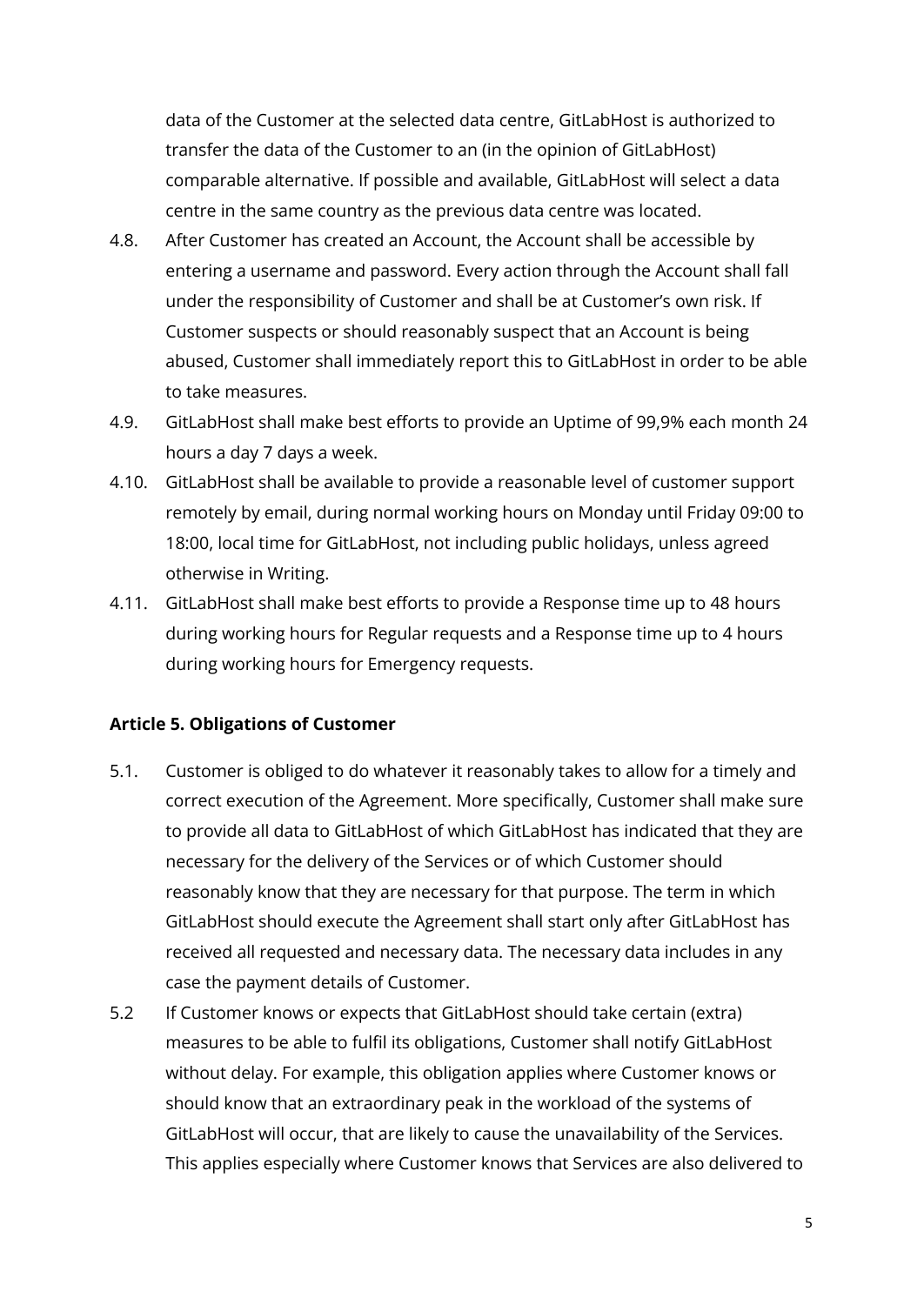other parties through the same systems as GitLabHost uses to deliver Services to Customer. All reasonable additional costs to prevent the unavailability of the Services made in this context by GitLabHost shall be borne by Customer, unless agreed otherwise in Writing.

- 5.3. If Customer needs any permit or other permission from a government agency or third party for the intended use of the Services, it is Customer's responsibility to obtain such permits or authorisation. Customer guarantees GitLabHost that it has all permits and permissions required for the intended use of the Services by Customer.
- 5.4. If Customer fails to comply with any of the obligations in the Agreement and/or this General Terms and Conditions, Customer is automatically in default.

# <span id="page-5-0"></span>**Article 6. Rules of conduct and Notice and Takedown**

- 6.1. Customer is prohibited to use the Services to violate Dutch or other regulations that Customer or GitLabHost is subject to, or to violate rights of others.
- 6.2. Customer is prohibited to use the Services to publish or disseminate materials (whether they are lawful or not) that:
	- are evidently intended to support others to violate rights of third-parties, such as website containing (exclusively or predominantly) hack tools or explanations of cybercrimes that is evidently intended to enable the reader to execute the described criminal activities (and not to defend himself against such);
	- are evidently libellous, slanderous, abusive, racist, discriminatory or inciting hatred;
	- contain child pornography or bestiality pornography or are evidently intended to help other find such materials;
	- constitute a violation of the privacy of third parties, which also includes the dissemination of personal data of third parties without any permission or necessity and the approaching of third parties with unsolicited communication;
	- contain hyperlinks, torrents or references to (places containing) materials that evidently infringe copyrights, neighbouring rights or portrait rights;
- 6.3. Customer shall refrain from hindering other customers and internet users or harming the systems or networks of GitLabHost or other customers. Customer is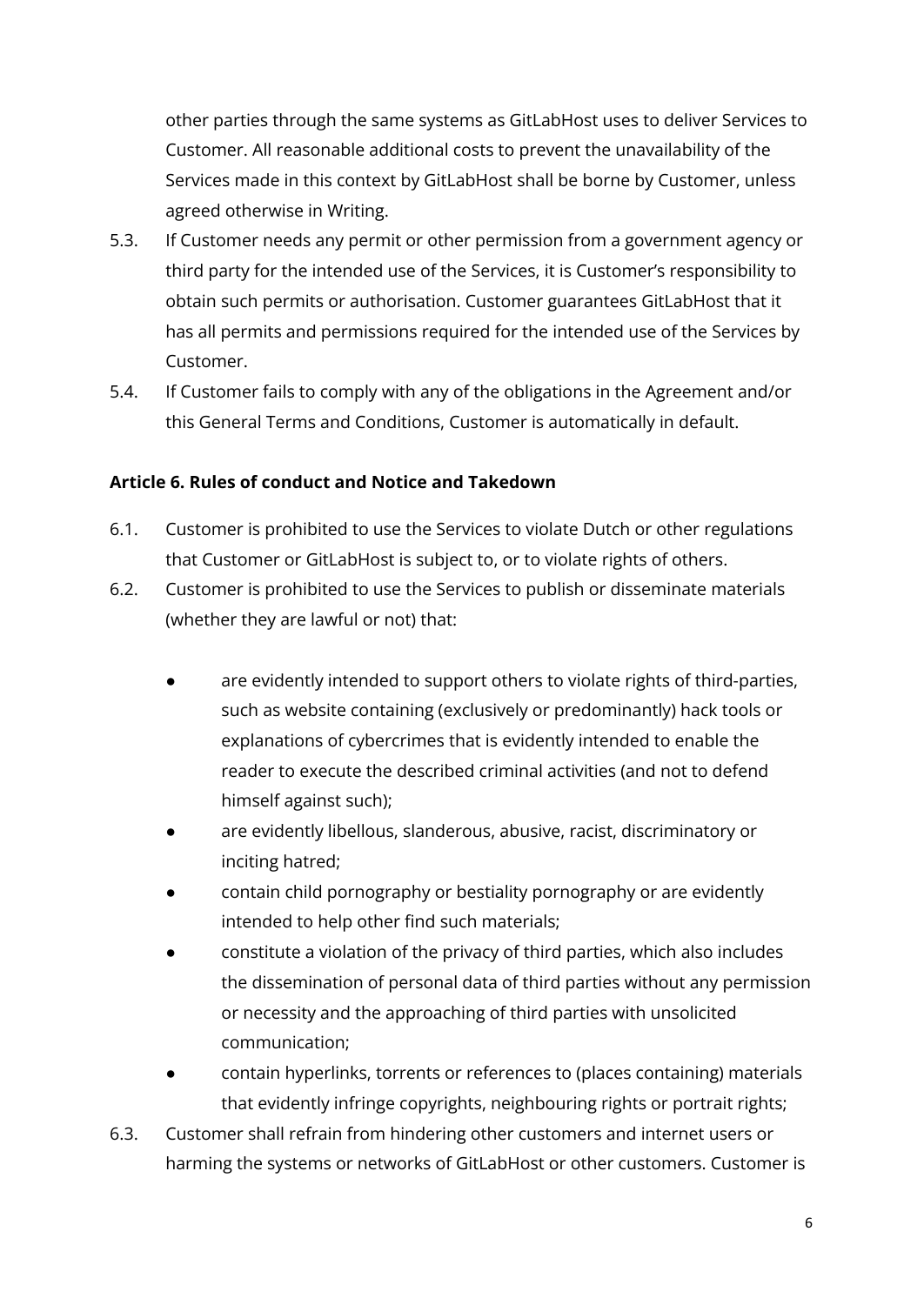prohibited to execute processes or programs, whether or not through the systems of GitLabHost, of which Customer knows or should reasonably know that these may cause damage or hindrance to GitLabHost, its customers or internet users.

- 6.4. If according to GitLabHost hindrance, damage or other dangers arise to the functioning of the systems or networks of GitLabHost or third parties and/or service delivery through the internet, GitLabHost shall be entitled to take all measures that it reasonably deems necessary to ward off or prevent such danger. More specifically, such danger may exist of excessive transmission of e-mails or other data, denial-of-service attacks, poorly secured systems or activities of viruses, Trojans or similar software.
- 6.5. If GitLabHost receives a complaint on violation of this article by Customer, or if GitLabHost establishes that there is such violation, GitLabHost shall notify Customer of such complaint or violation as soon as possible. Customer shall respond as soon as possible, after which GitLabHost shall decide how to deal with it. In exceptional cases, where the complainer has requested not to forward the complaint to Customer or GitLabHost established that the violation is evident, GitLabHost is not obliged to forward the complaint.
- 6.6. If GitLabHost establishes that there is a violation, GitLabHost is permitted to suspend the Services, to block the access to the Account and the data of the Customer, without removing the data definitely (if this proves technically impossible, GitLabHost shall make best efforts to create a backup if reasonably possible). GitLabHost shall make efforts to not affect other data in that process. GitLabHost shall notify Customer on the taken measures.
- 6.7. At all times, GitLabHost shall be entitled to report any detected illegal activities.
- 6.8. Although GitLabHost aspires to act in the most reasonable, careful and adequate way after complaints about Customer, GitLabHost shall never be obliged to compensate any damages resulting from the measures taken in the context of this article.

# <span id="page-6-0"></span>**Article 7. Storage and data limits**

7.1. GitLabHost is under certain circumstances entitled to set a further maximum to the storage capacity or monthly data traffic that Customer may or can use in the context of the Services.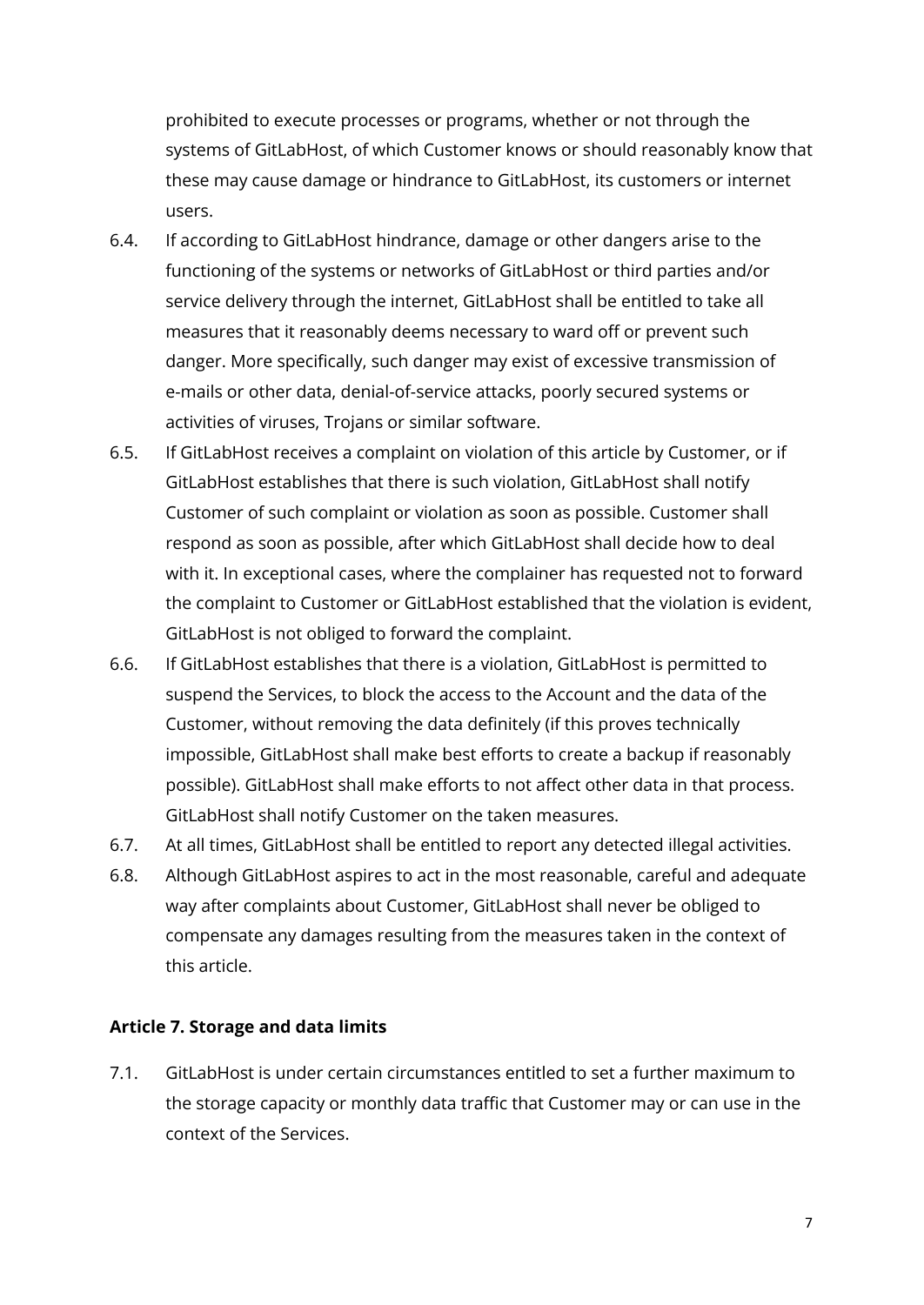- 7.2. The limits are safeguarded by the system's functioning and cannot be exceeded, unless there is a hack or error. If such hack or error is caused by Customer or attributable to Customer, GitLabHost is entitled to charge the exceeded limits to Customer.
- 7.3 GitLabHost shall not be liable for any consequences of the inability to send, receive, store or change data in case the applicable limit for storage capacity or data traffic is exceeded by Customer.

# <span id="page-7-0"></span>**Article 8. Intellectual property rights**

- 8.1. All intellectual property rights developed or made available by GitLabHost in the context of the Agreement shall be vested exclusively in GitLabHost, unless expressly agreed otherwise in Writing.
- 8.2. Customer only has the user rights or other rights that are granted under the Agreement or these General Terms and Conditions, or those that are otherwise explicitly granted in Writing. In other cases, Customer shall not reproduce the Services or make the Services available to the public.
- 8.3. Unless agreed otherwise in Writing, Customer is not allowed to remove or modify any notice of copyrights, trademarks, trade names or other intellectual property rights in these Services , including indications of the confidential nature and secrecy of the Services.
- 8.4. GitLabHost is allowed to take technical measures to protect its Services. If GitLabHost has protected its Services through such technical measures, Customer is prohibited to remove or circumvent such measures, except where mandatory law provides otherwise.

#### <span id="page-7-1"></span>**Article 9. Protection of personal data**

- 9.1 GitLabHost processes and protects personal data in accordance with the rules in force in the Netherlands, including the rules of the General Data Protection Regulation.
- 9.2 The Parties will conclude a separate data processing agreement in order to comply with the aforementioned rules.

# <span id="page-7-2"></span>**Article 10. Prices**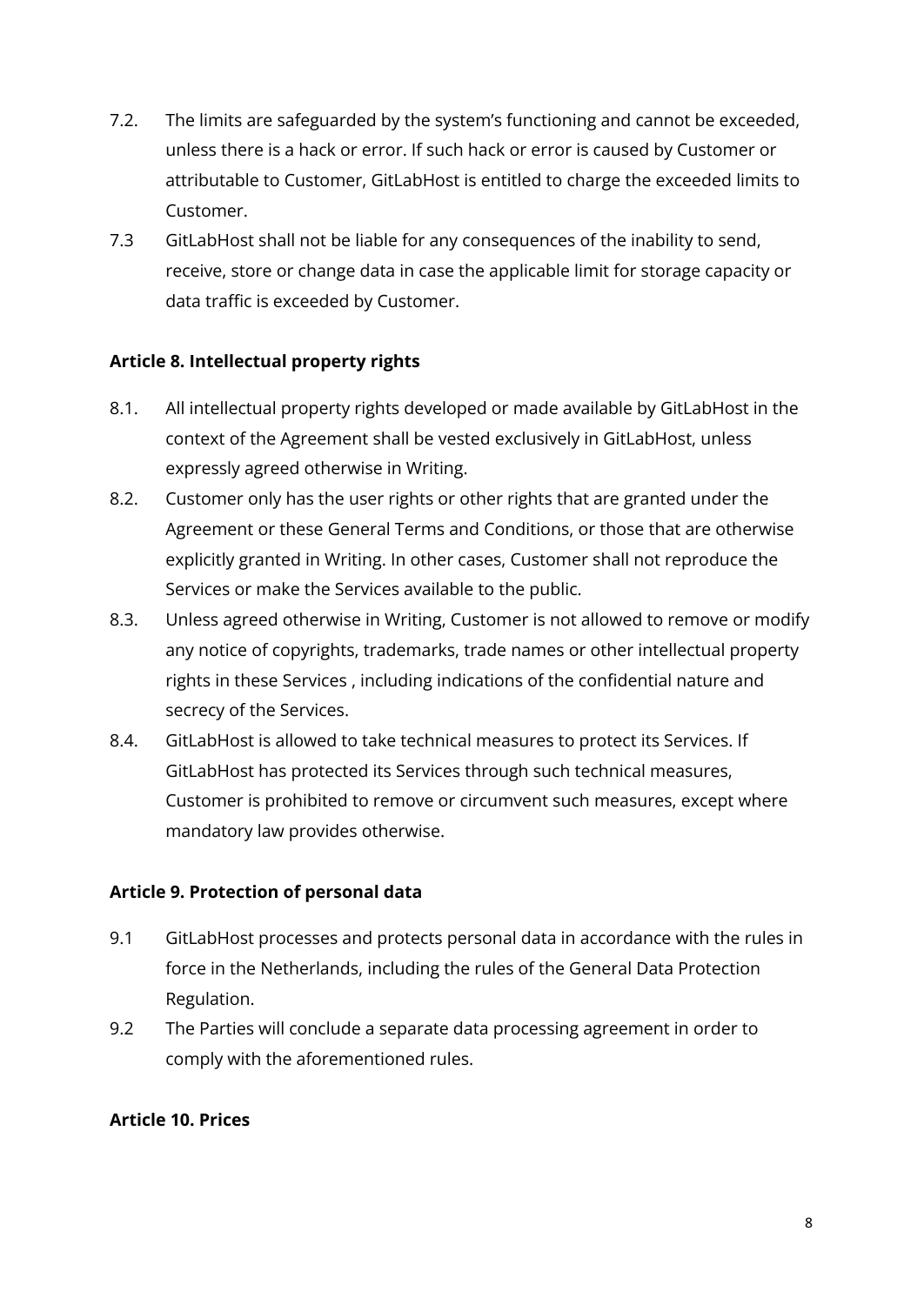- 10.1. All prices given are denominated in euros  $(€)$  and are net, exclusive of taxes and/or levies (including turnover tax and import and export duties) and environmental levies, unless expressly otherwise indicated and/or agreed in Writing.
- 10.2 In the event of an increase in cost-price determining factors that occur after the offer is made and/or after the Agreement is concluded, irrespective of whether this could have been foreseen, GitLabHost reserves the right to increase the price of the Services (per package). Cost-price determining factors are defined, but not exhaustively, as price increases arising from increasing or changing wages, costs, taxes, duties, fees, freights, levies, prices of raw materials and energy, increases in the costs charged by suppliers and data centres, as well as exchange rate changes and legislative amendments.

#### <span id="page-8-0"></span>**Article 11. Payments**

- 11.1. The payment will be made by means of direct debit or by (electronic) invoice. GitLabHost is entitled to amortize by direct debit and/or invoice amounts that are due periodically prior to the delivery of Services.
- 11.2. The payment term for an invoice is thirty days after the invoice date, unless agreed otherwise in Writing.
- 11.3. If Customer has not paid the invoice within fourteen days after the payment term has lapsed or it is for any reason not possible to amortize the payable amounts, Customer is automatically in default.
- 11.4. If Customer defaults on a payment to GitLabHost and/or if Customer fails to meet any other obligation under the Agreement and/or these General Terms and Conditions, all of GitLabHost claims on Customer will become immediately due and payable, without any further notice of default being required, and GitLabHost will be authorised to suspend its continued compliance with all Agreements with Customer.
- 11.5. If Customer is in default on a payment, a monthly interest rate of 1.5% will be payable over the outstanding amount from the due date until the time of full settlement.
- 11.6. If Customer is in default, the Account, GitLab instance(s), websites and/or (other) Services hosted by Customer may, without further warning, be made inaccessible until the outstanding amounts, interest and other payable amounts are paid.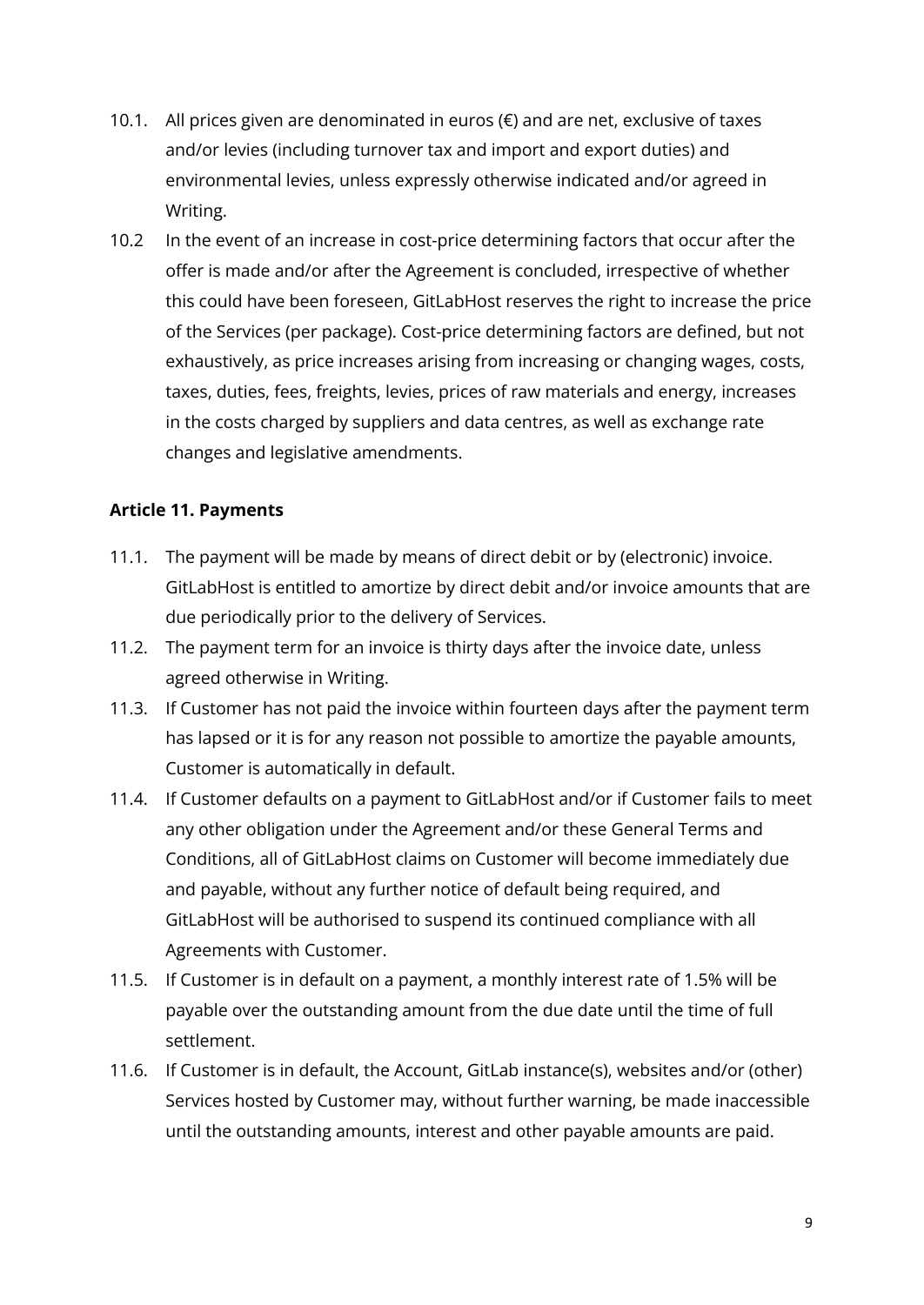- 11.7. Customer is obliged to report any inaccuracies in issued or stated payment details to GitLabHost without delay.
- 11.8. Payments by or for Customer will extend consecutively to settlement of the payable extrajudicial debt collection costs, the judicial costs, the payable interest and thereafter in the order of the age of the outstanding principal amounts, irrespective of any instructions to the contrary given by Customer.
- 11.9. Complaints concerning direct debits and/or GitLabHost's invoices must be submitted in writing within 8 days of the direct debit and/or invoice date, in the absence of which the direct debit and/or invoice will be deemed to be correct and complete and all claims against GitLabHost in that regard will be null and void.
- 11.10. Customer is under no circumstances allowed to invoke suspension, set-off or deduction.

# <span id="page-9-0"></span>**Article 12. Liability**

- 12.1. In the context of the conclusion and execution of the Agreement, GitLabHost is not liable except for the cases stated below, and limited to the maxima stated therewith.
- 12.2. In the event of GitLabHost's liability being insured in a given case, GitLabHost's liability will be limited to the amount paid out by the insurer.
- 12.3. The total liability of GitLabHost for damages suffered by Customer arising from attributable shortcomings by GitLabHost in complying with the obligations of the Agreement is limited, per event, whereby a series of connected events counts as one event, to an amount equal to the total payable amounts (excluding VAT) that Customer has paid under the Agreement until the moment the damage has occurred or, if the Agreement is concluded for a term longer than three months, to an amount equal to the payments that Customer has made in the last three months. The aforementioned shortcomings also include each shortcoming in complying with any possible concluded warranty agreed with Customer, or any wrongful action by GitLabHost, its employees or hired third parties. In no case shall the total compensation for direct damages amount to more than  $\epsilon$  5,000.
- 12.4. GitLabHost is explicitly not liable for:
	- a) damages arising from measures taken by GitLabHost in good faith, but that have nevertheless appeared to be wrongly imposed;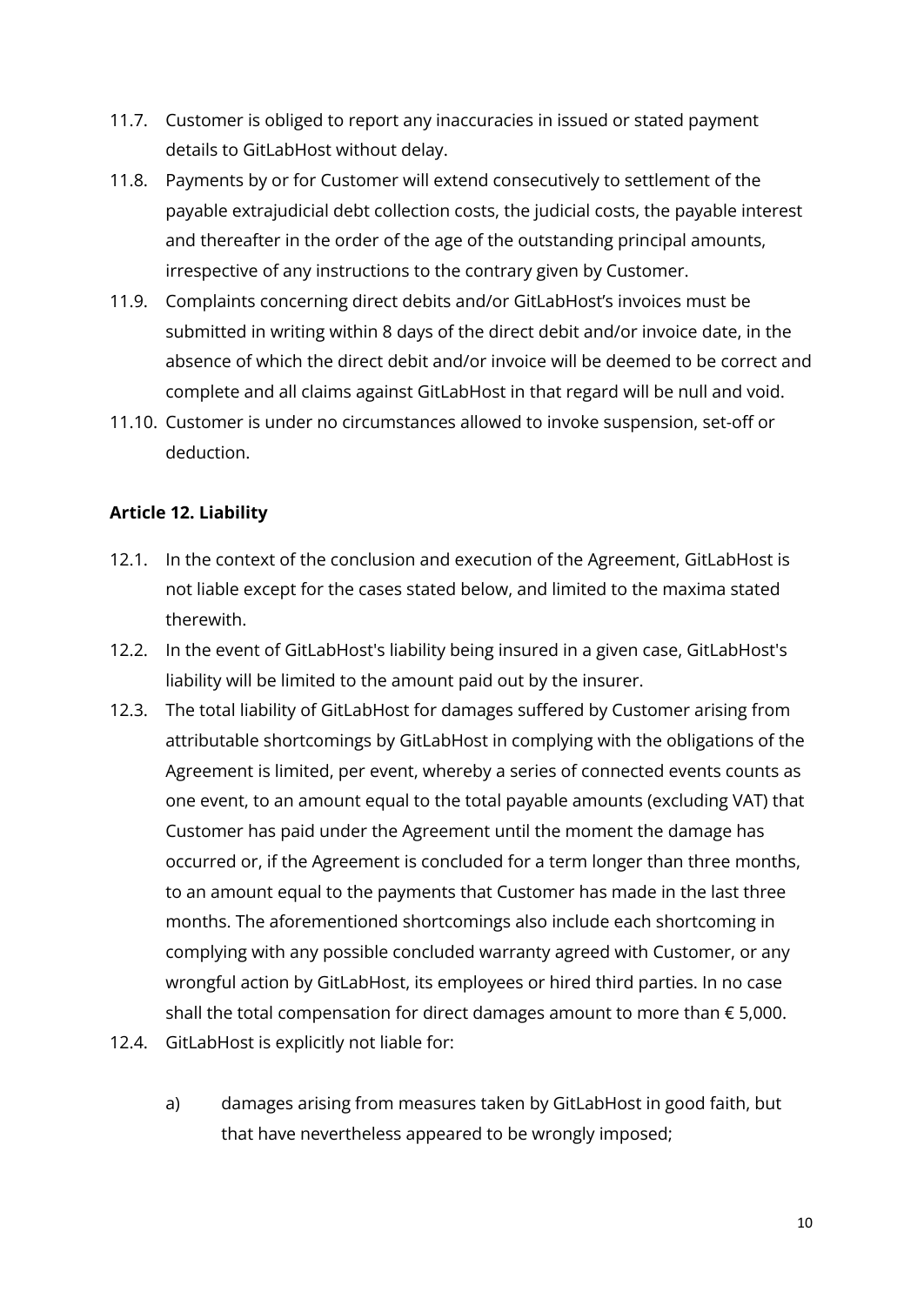- b) damages arising from unavailability of the Services, loss of data or breaches of technical or organisational security measures, and
- c) indirect damages, consequential damages, lost profits, lost savings and damages arising from business interruptions.
- 12.5. The liability of GitLabHost for attributable shortcomings in complying with the Agreement only arises if Customer puts GitLabHost in default without delay and in Writing, giving a reasonable term (of at least 14 days) to redress the shortcomings, and if the attributable shortcomings of GitLabHost remain after this term. GitLabHost shall receive the notice of default within 8 days after establishing the shortcoming or the damage has been discovered, in the absence of which all claims against GitLabHost in respect of shortcomings will be null and void.
- 12.6. All exclusions and limitations of liability included in this General Terms and Conditions also apply in favour of all (legal) persons that GitLabHost makes use of in relation to the performance of the Agreement.
- 12.7. Customer is liable to GitLabHost for all damages arising from all errors or shortcomings by Customer. Customer indemnifies GitLabHost against claims concerning the use of the Services by Customer or with its permission in a manner not complying with the rules of conduct in these General Terms and Conditions. This indemnification of the Customer also applies to persons who are not employees of Customer, but who nevertheless use the Services under the responsibility of or with permission of Customer.

# <span id="page-10-0"></span>**Article 13. Force majeure**

- 13.1. Parties cannot be bound to any obligation in the Agreement in case of force majeure renders the compliance with an obligation reasonably impossible.
- 13.2. Force majeure must be understood to include (but shall not be limited to): interruptions of public infrastructure normally available to GitLabHost on which the delivery of Services depend, but which are beyond the factual or contractual control of GitLabHost, such as the functioning of IANA, RIPE or SIDN, and all networks in the internet that GitLabHost has not a contractual relation with; interruptions in the infrastructure and/or Services of GitLabHost caused by cybercrimes, such as (D)DOS attacks or (un)successful attempts to circumvent the protection of networks or systems; shortcoming and/or serious disruptions of the (selected) data centres and suppliers of GitLabHost; defects in things, equipment,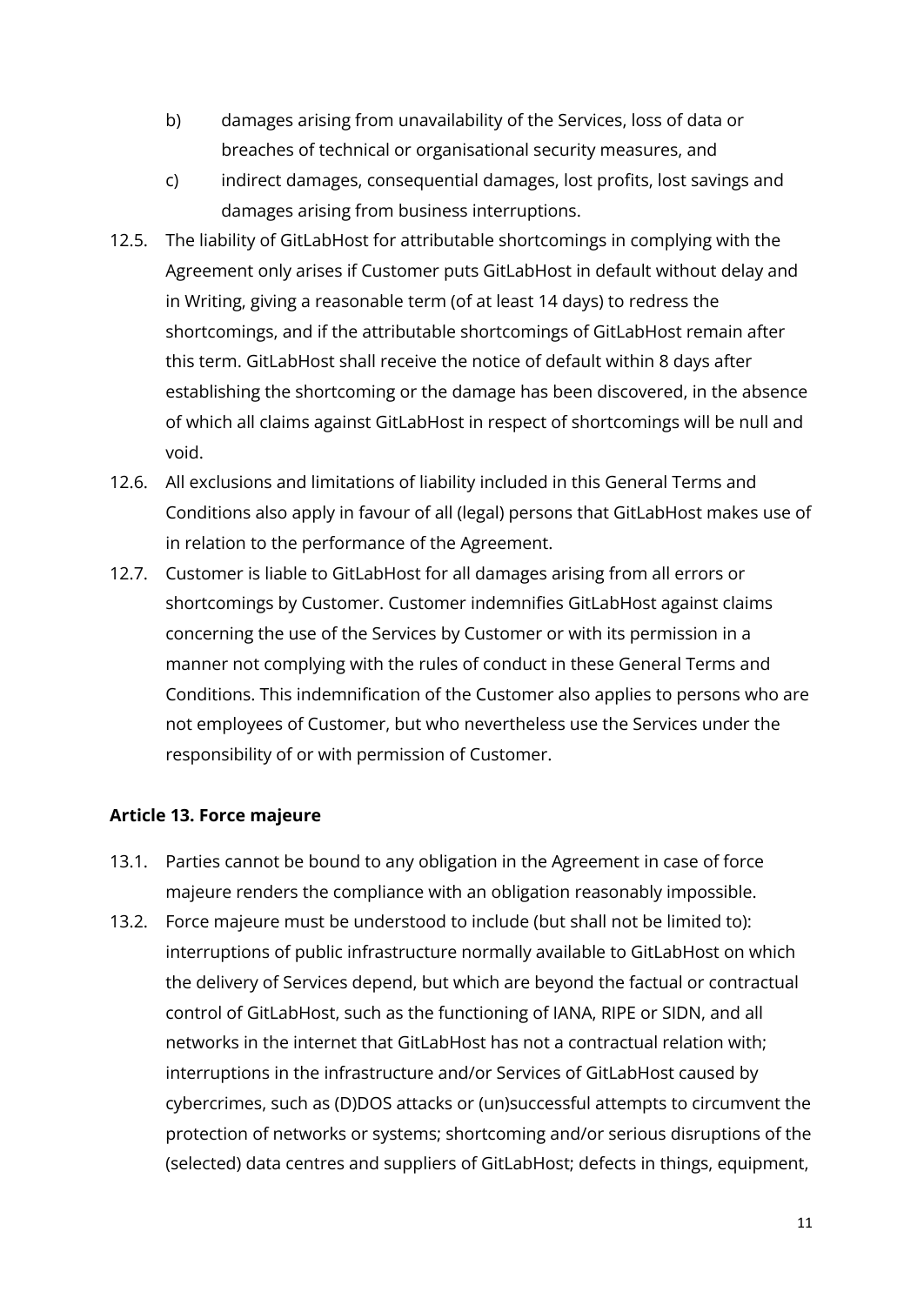programs, software or other source materials of the Customer; unavailability of personnel (because of illness or other causes); measures taken by the government; strikes; war; terrorist attacks and domestic disturbances.

13.3. If a case of force majeure continues for more than three months, each Party is entitled to terminate the Agreement in Writing. In such case, any performance already made on the basis of the Agreement shall be paid in proportion to the performance, without the Parties being obliged to pay any other amount.

# <span id="page-11-0"></span>**Article 14. Secrecy**

- 14.1. Customer shall treat confidentially any information that is provided by GitLabHost before, during or after performance of the Agreement. Customer shall also impose this obligation on their employees and on any third party they engage with for performance of the Agreement.
- 14.2. GitLabHost shall make efforts to keep confidential any data it receives from the Customer under the Agreement. GitLabHost will not provide any confidential data to third parties (other than employees and advisers engaged by GitLabHost), unless this is necessary for a proper performance of the Agreement or unless GitLabHost is required to pursuant to a statutory provision, court order or order from a (regulatory) authority. In such case, GitLabHost shall make efforts to preserve the confidentiality of such data as much as possible (to the extent this is reasonably within its power) but GitLabHost will under no circumstances be liable for possible damage.
- 14.3. Customer provides GitLabHost with a license to use the Customer's tradenames and/or trademarks on her website. Customer can revoke the license at all times.
- 14.4. The obligations of this article will continue to exist after the Agreement has ended for any reason whatsoever.

#### <span id="page-11-1"></span>**Article 15. Term and termination**

- 15.1. The Agreement will be concluded for an indefinite period of time, unless agreed otherwise in Writing.
- 15.2. Customer may terminate the Agreement with due observance of a notice period of 1 day. If the Customer made an advance payment (in exchange for a discount) and/or Parties agreed on a fixed term for the Agreement, the Customer is not entitled to reimbursement.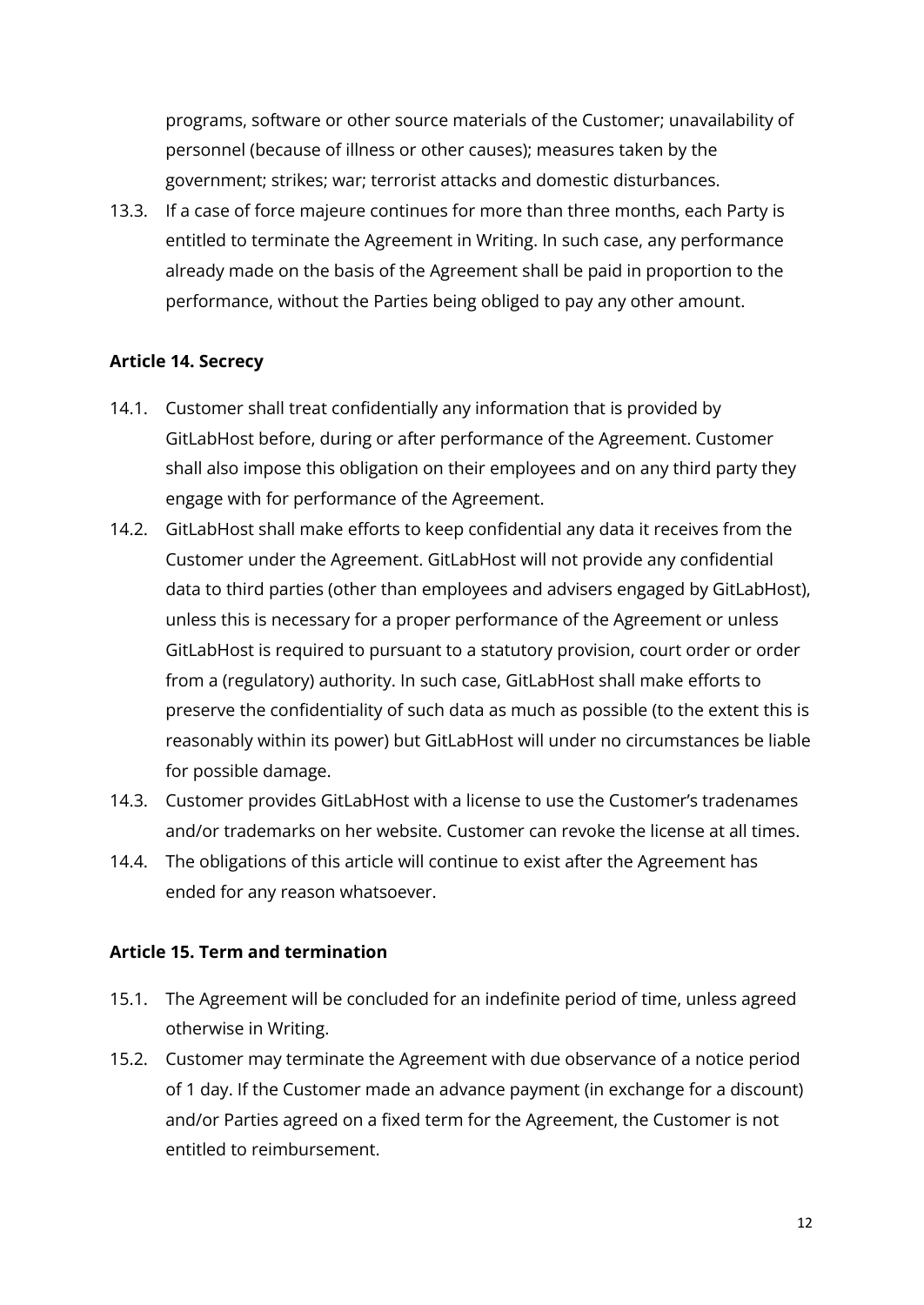- 15.3. In all circumstances (also if Parties agreed on a fixed term for the Agreement) GitLabHost is entitled to terminate the Agreement with due observance of a notice period of 30 days.
- 15.4. GitLabHost will have the right, without notice of default or legal intervention, either to suspend the performance of the Agreement or to have it fully or partially dissolved immediately, without being obliged to pay any compensation for damages or honour any guarantee, and without prejudice to its remaining rights, in the following cases:
	- a) if the Customer fails to meet any of his obligations under the Agreement concluded with GitLabHost or any related agreement;
	- b) if there are good grounds to believe that the Customer is not or will not be able to meet its obligations to GitLabHost;
	- c) in the event of the bankruptcy, suspension of payment, discontinuing, liquidation, placing under administration or full or partial transfer of the business of the Customer, including the transfer of some of its claims.
- 15.5 Customer will only be authorised to suspend the performance of the Agreement or to have it fully or partially dissolved, after a proper and as detailed as possible written notice of default has been sent to GitLabHost in which a reasonable term (of at least 14 days) is set for the rectification of the shortcoming, attributably fails to perform substantial obligations under the Agreement.
- 15.6. If GitLabHost suspends the fulfilment of obligations, it retains the entitlements arising from the law and the Agreement, including the right of payment for the Services that are suspended.
- 15.7. If the Agreement is terminated, all claims of GitLabHost from the Agreement and other agreements against Customer are immediately due and payable. In case of termination or dissolution of the Agreement, outstanding invoices remain due and payable. In case of termination or dissolution by Customer, Customer may only terminate that part of the Agreement that has not yet been executed by GitLabHost and the Customer is only not obliged to pay for that part of the Agreement that has not been executed. If dissolution can be attributed to Customer, GitLabHost is entitled to claim damages arising directly or indirectly therefrom.
- 15.8. The entitlement of GitLabHost to suspension in aforementioned cases applies to all Agreements it has concluded with Customer at that time, even if Customer is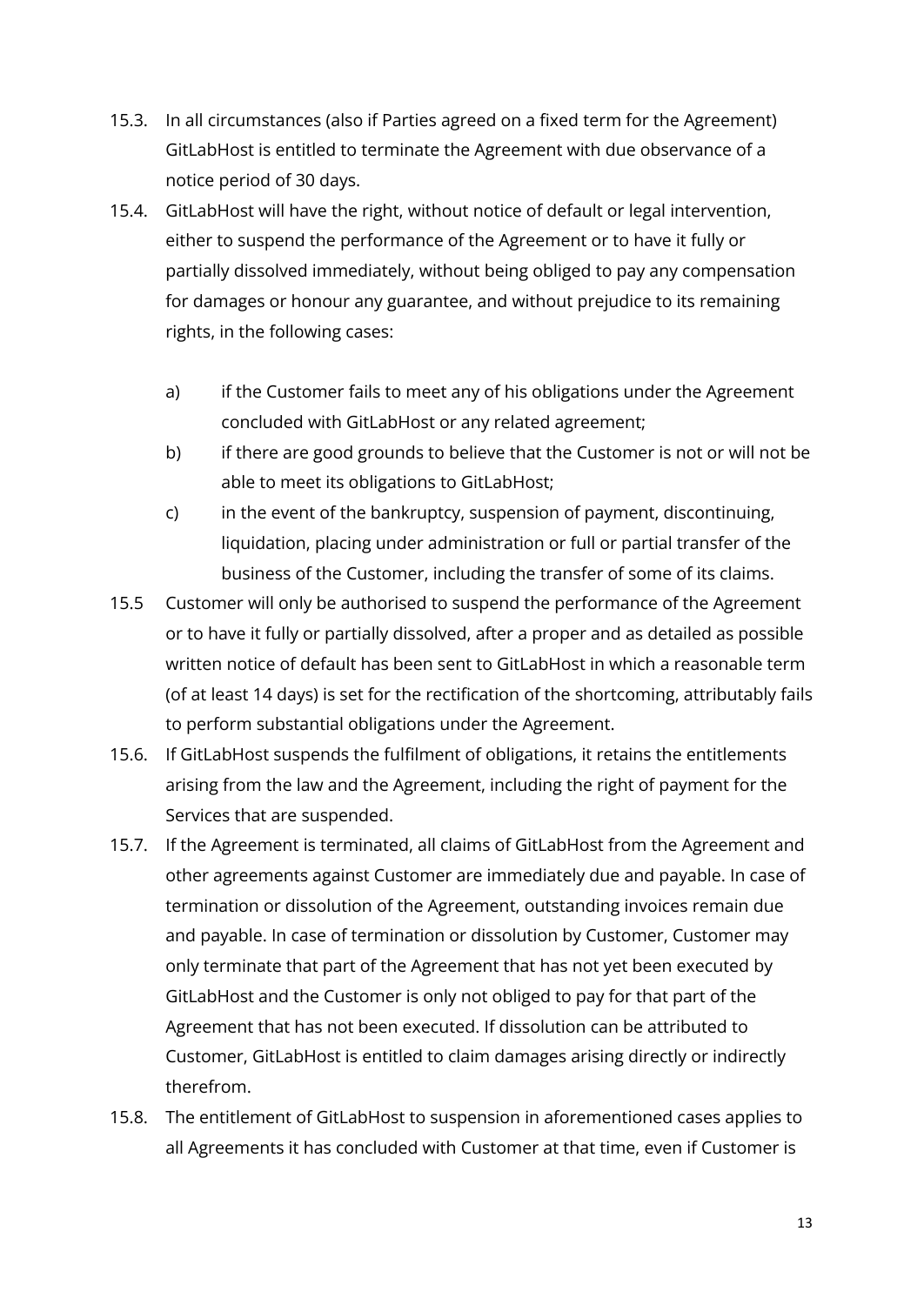only in default concerning one Agreement, and without prejudice to the right of GitLabHost to compensation for damages, lost profits and interest.

# <span id="page-13-0"></span>**Article 16. Procedure after termination**

- 16.1. After the Agreement has ended as a consequence of termination or dissolution, GitLabHost is entitled to immediately remove or make inaccessible all data of Customer and terminate the Account of Customer without specific measures to make removal irreversible. On request we will provide a full backup up to 14 days after the termination or dissolution.
- 16.2. GitLabHost will never be liable for the damage the Customer caused by the removal of data of the Customer as defined in this article.

#### <span id="page-13-1"></span>**Article 17. Precedence and changes of conditions**

- 17.1. GitLabHost reserves the right to change or complement these General Terms and Conditions applying to its Services. Changes also apply to agreements already concluded, subject to a notice period of 30 days.
- 17.2. Changes shall be announced by e-mail to Customer, or by means of any other channel such as the Website. Non-substantive changes of minor importance may be made without any announcement.
- 17.3. Provisions related to specific Services shall take precedence over general provisions related to all Services. Further arrangements between GitLabHost and Customer shall only take precedence over these General Terms and Conditions if agreed so explicitly in Writing, or if that is evidently the intent of both Parties.

#### <span id="page-13-2"></span>**Article 18. Applicable law and disputes**

- 18.1. All legal relationships between GitLabHost and Customer will be governed by Dutch law. The applicability of the United Nations Convention on Contracts for the International Sale of Goods (CISG) and foreign law is explicitly excluded.
- 18.2. All disputes arising from or related to the Agreement or Agreements and/or these General Terms and Conditions will be referred to the competent court in the Northern Netherlands district (Groningen). However GitLabHost is authorised at all times to refer the dispute to the court authorised to hear the dispute based on the place of establishment of Customer.